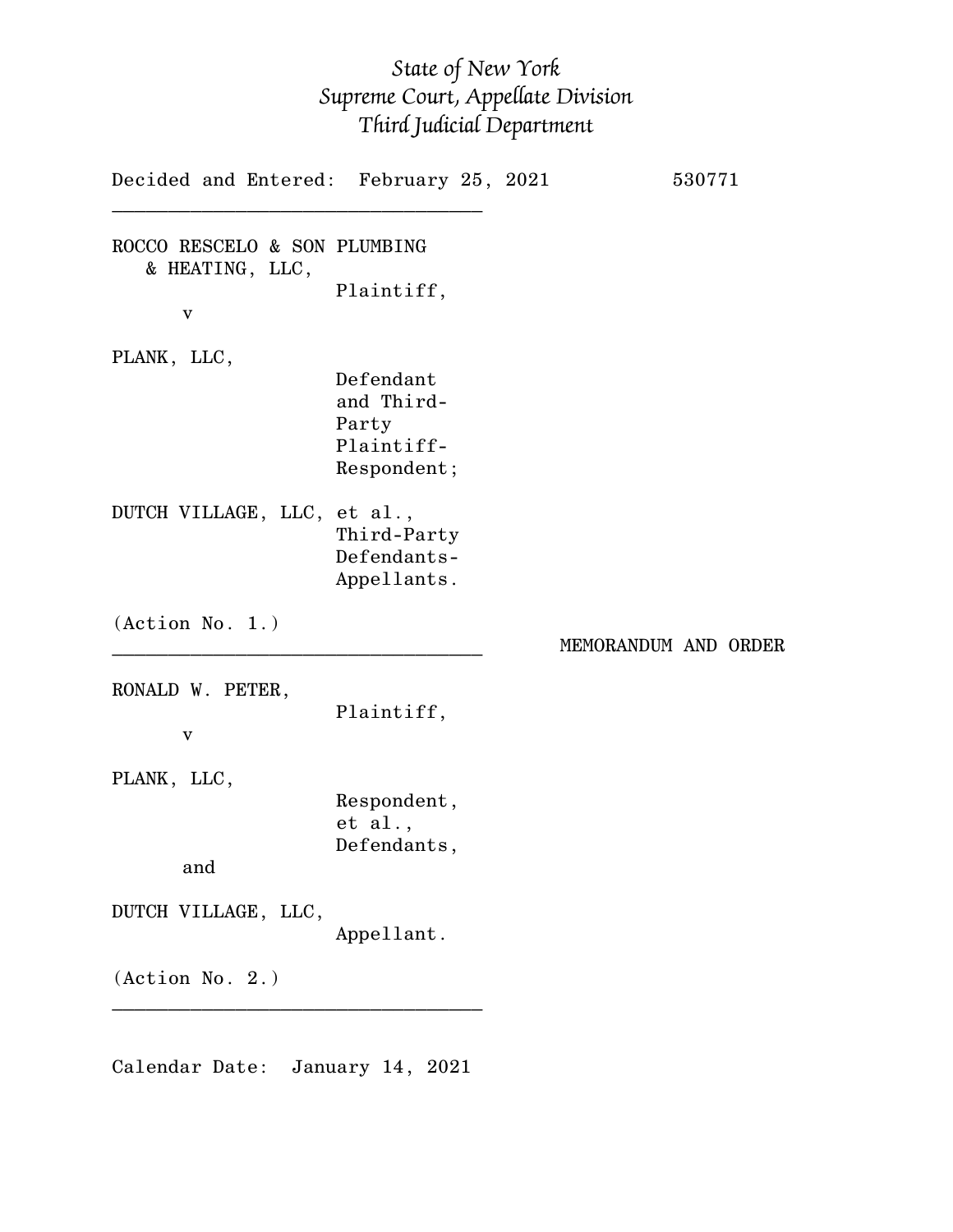Before: Garry, P.J., Lynch, Clark, Aarons and Colangelo, JJ.

 $\mathcal{L}_\text{max}$  and  $\mathcal{L}_\text{max}$  and  $\mathcal{L}_\text{max}$ 

 $\mathcal{L}_\text{max}$  and  $\mathcal{L}_\text{max}$  are the set of  $\mathcal{L}_\text{max}$  . The set of  $\mathcal{L}_\text{max}$ 

Hinman, Howard & Kattell, LLP, Albany (Paul C. Marthy of counsel), for third-party defendants-appellants in action No. 1 and appellant in action No. 2.

Whiteman Osterman & Hanna LLP, Albany (Christopher M. McDonald of counsel), for defendant and third-party plaintiffrespondent in action No. 1 and respondent in action No. 2.

Clark, J.

Appeal from an order of the Supreme Court (Buchanan, J.), entered December 3, 2019 in Schenectady County, which (1) in action No. 1, denied third-party defendants' motion to compel arbitration and permanently stay the third-party action, and (2) granted a motion by defendant Plank, LLC to, among other things, join action Nos. 1 and 2 and transfer venue of action No. 2 to Schenectady County.

In 2015, third-party defendant Albany Management, Inc., acting as agent for third-party defendant Dutch Village, LLC, entered into a contract with defendant Plank, LLC in which Plank agreed to serve as the general contractor for a construction project in the Town of Colonie, Albany County. However, in 2017, after multiple disputes arose concerning Plank's work, Plank and Albany Management entered into an agreement terminating the construction contract. In November 2018, plaintiff Rocco Rescelo & Son Plumbing & Heating, LLC – one of Plank's subcontractors – commenced action No. 1 in Schenectady County against Plank, asserting claims for breach of contract and account stated. Plank joined issue and asserted various affirmative defenses, as well as a counterclaim for breach of contract. Plank thereafter commenced  $-$  within action No. 1  $-$  a third-party action against Albany Management and Dutch Village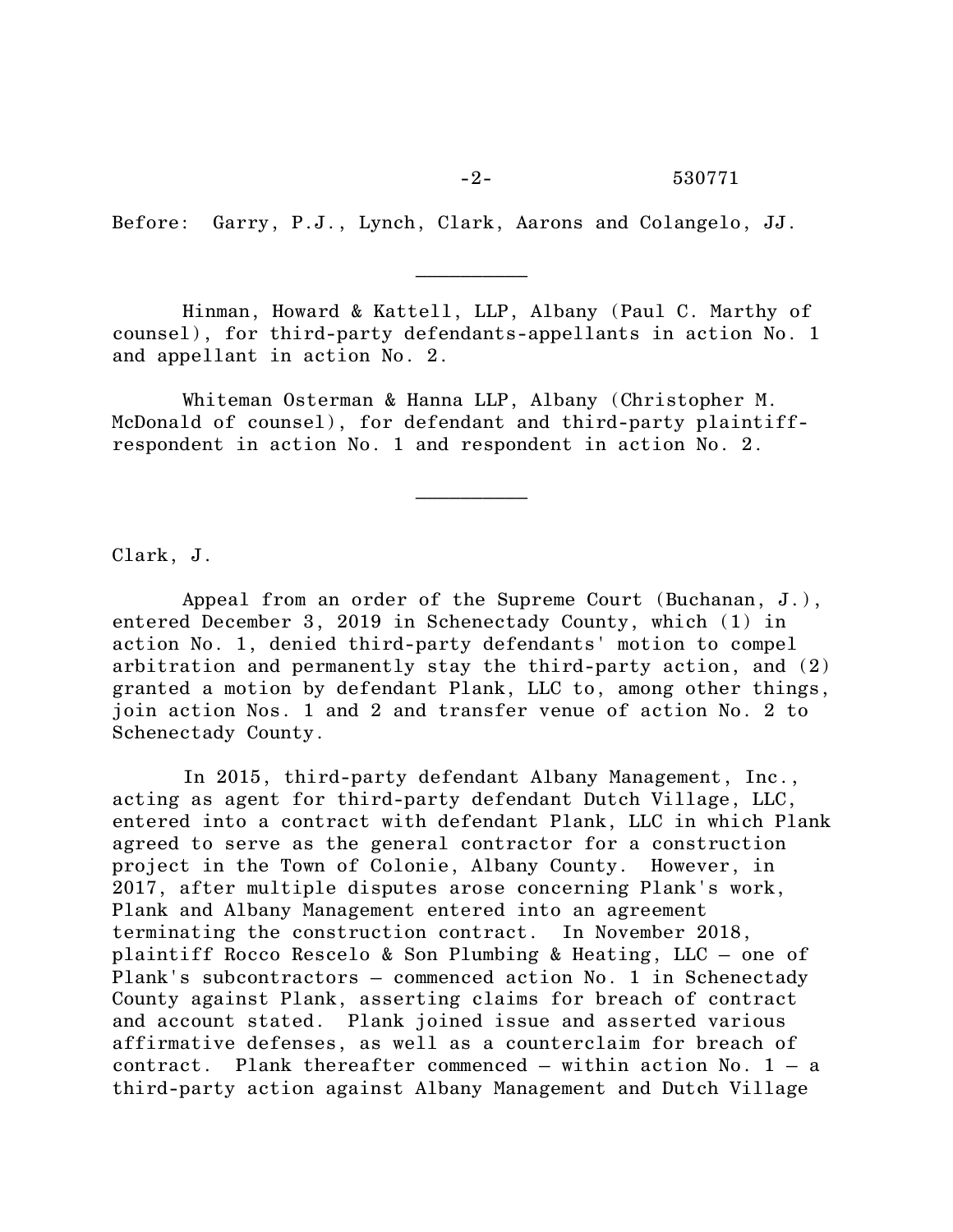(hereinafter collectively referred to as third-party defendants), asserting claims for breach of contract, unjust enrichment and quantum meruit. Third-party defendants answered and asserted various affirmative defenses.

Meanwhile, in April 2019, plaintiff Ronald W. Peter – another of Plank's subcontractors – commenced action No. 2 in Albany County against, among others, Plank and Dutch Village, seeking to recoup damages for breach of contract and to foreclose on a mechanic's lien. Dutch Village answered and asserted various affirmative defenses, while Plank answered and asserted a counterclaim against Peter for breach of contract and a cross claim against Dutch Village for indemnification or contribution.

In July 2019, Plank moved to join action Nos. 1 and 2 for discovery purposes and to transfer venue of action No. 2 from Albany County to Schenectady County. Third-party defendants opposed the motion and thereafter moved to compel arbitration and to stay the third-party action pending arbitration of the dispute. Supreme Court denied third-party defendants' motion to compel arbitration and to stay the third-party action and granted Plank's motion to transfer venue of action No. 2 to Schenectady County and to join the two actions for discovery purposes. Third-party defendants appeal.

Third-party defendants argue that the issues raised in the third-party action are subject to arbitration under the terms of the construction contract and that, therefore, Supreme Court erred in denying their motion to stay the third-party action. We disagree.

"An agreement to arbitrate, and thereby 'surrender the right to resort to the courts,' must be in writing, 'must be clear, explicit and unequivocal and must not depend upon implication or subtlety'" (Matter of Alliance Masonry Corp. [Corning Hosp.], 178 AD3d 1346, 1347 [2019] [citations omitted], lvs denied 36 NY2d 901 [2020], quoting Matter of Waldron [Goddess], 61 NY2d 181, 183-184 [1984]). As relevant here, the contract provides that Albany Management, as the owner/engineer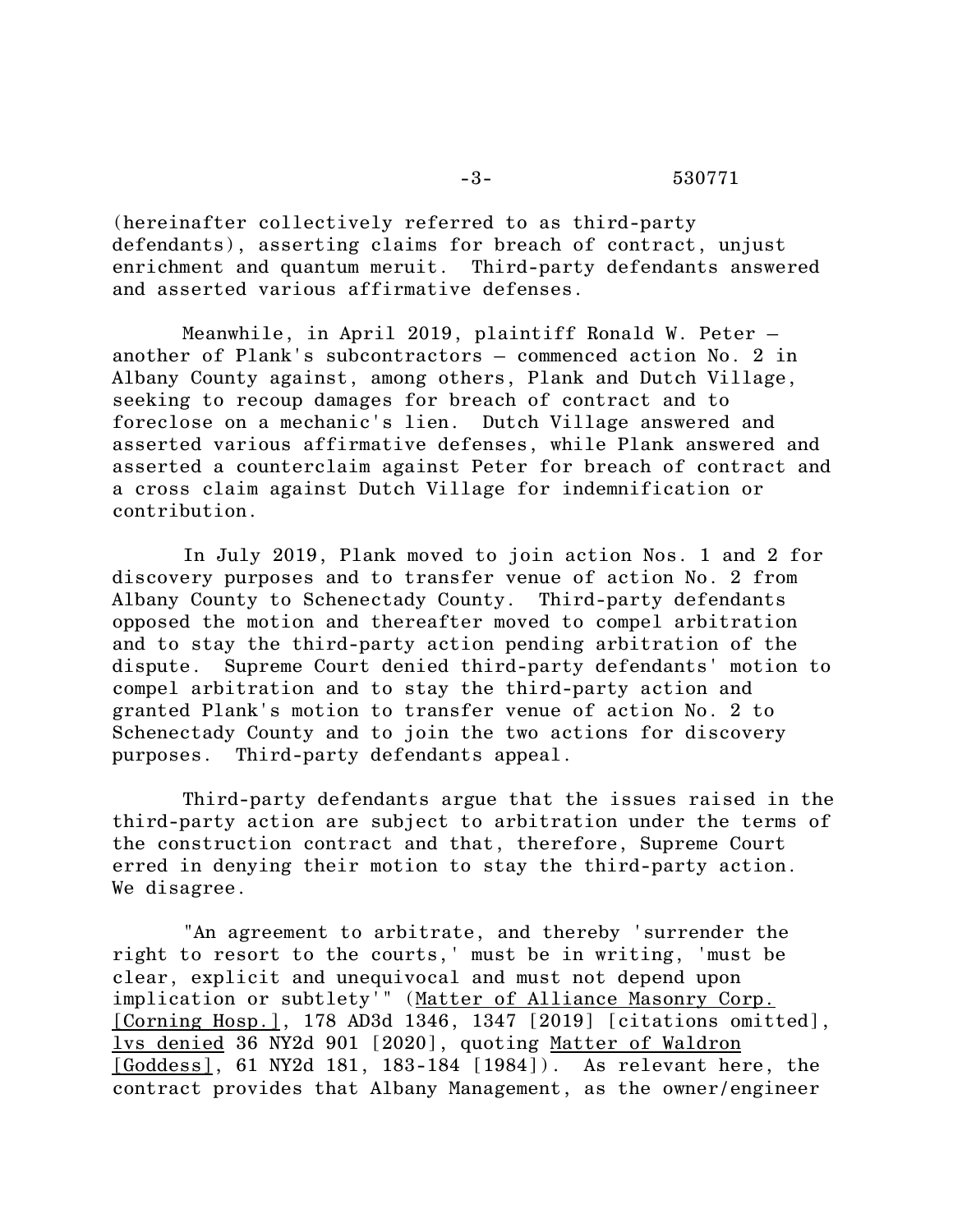of the project, "shall decide any and all questions, which may arise, as to the quality and acceptability of materials furnished, work performed, rate of progress of work, . . . and all questions as to the acceptable fulfillment of the [c]ontract on the part of [Plank]." Under the contract, Albany Management's "decision as to the acceptability or adequacy of the work [is] final and binding." The contract further states that all claims "shall be presented to [Albany Management] for decision which shall be final except in cases where time and/or financial considerations are involved which shall be subject to arbitration."

The claims at issue in the third-party action flow from third-party defendants' objections to the quality, acceptability and rate of progress of Plank's work (including work completed by Rocco) and third-party defendants' refusal to pay Plank based upon those objections. Third-party defendants argue that these claims involve financial and time considerations and, thus, fall within the contract's arbitration provision. However, interpreting the arbitration provision in this broad manner would render meaningless the terms of the contract, granting Albany Management final decision-making authority over the quality and rate of progress of Plank's work. Upon review of the contract as a whole, we agree with Supreme Court that the arbitration provision is equivocal and self-contradictory. Accordingly, as we cannot say that the parties clearly and unequivocally agreed to arbitrate the disputes raised in the third-party action, there is no basis upon which to disturb Supreme Court's denial of the motion to compel arbitration and to stay the third-party action (see Matter of South Colonie Cent. School Dist. [South Colonie Teachers Assn.], 46 NY2d 521, 525-526 [1979]; see generally Land Man Realty, Inc. v Weichert, Inc., 94 AD3d 1221, 1222 [2012]).

To the extent that third-party defendants challenge Supreme Court's determination to join action Nos. 1 and 2, we discern no abuse of discretion in such determination (see CPLR 602 [a]; see generally Gray v Serbalik, 264 AD2d 934, 935 [1999]). Any arguments not addressed herein were rendered academic by our decision or determined to be without merit.